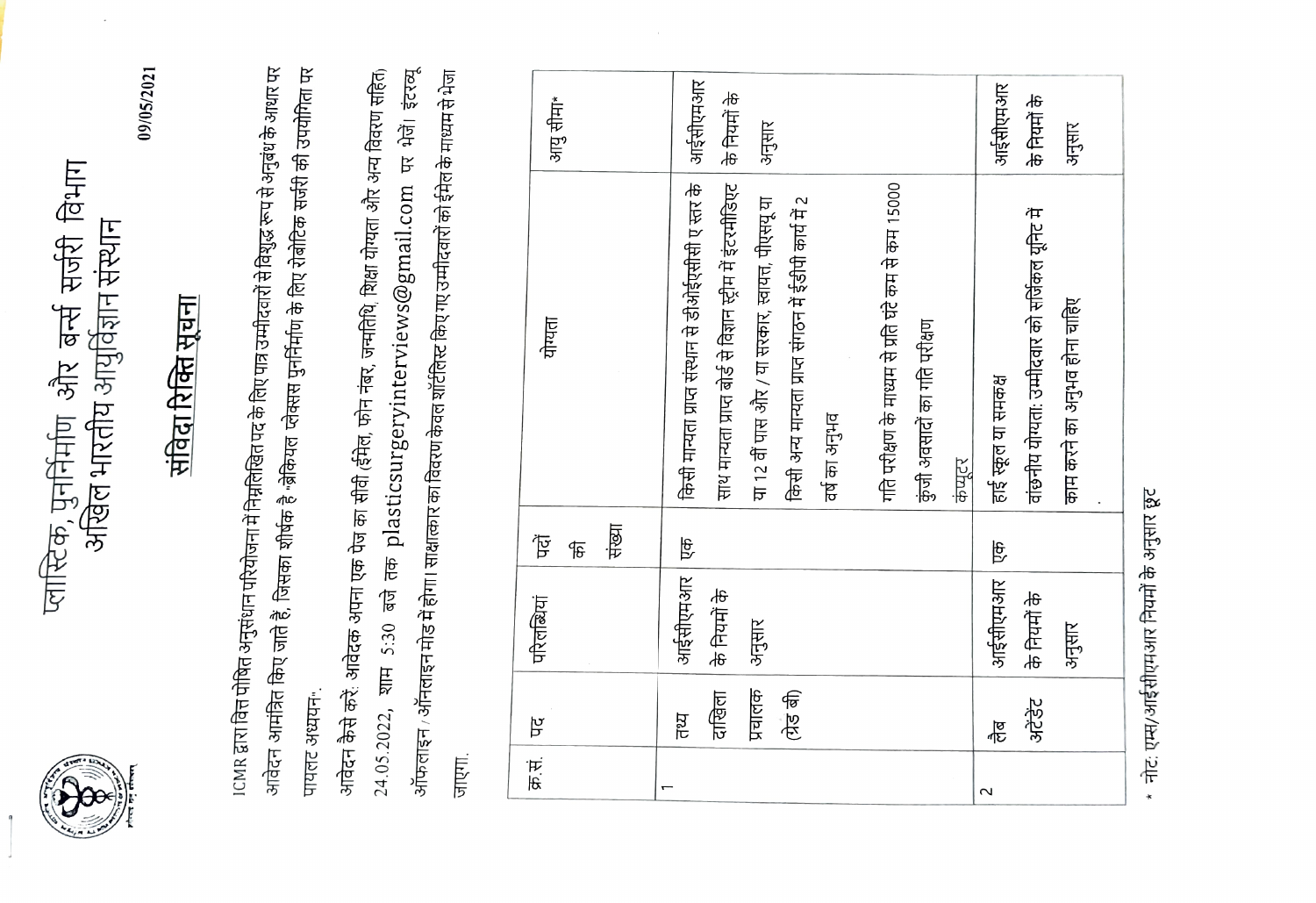यह नोटिस नई दिल्ली में निम्नलिखित मेडिकल कॉलेजों/विश्वविद्यालयों को परिचालित किया जाएगा:

Ą

- 1. वर्धमान महावीर मेडिकल कॉलेज और सफदरजंग अस्पताल
- 2. यूनिवर्सिटी कॉलेज ऑफ मेडिकल साइंसेज
- 3. लेडी हार्डिंग मेडिकल कॉलेज
- 4. मौलाना आजाद मेडिकल कॉलेज
- 5. डॉ. राम मनोहर लोहिया अस्पताल
- 6. जामिया मिलिया इस्लामिया
- 7. बाबा साहेब अम्बेडकर मेडिकल कॉलेज
- 8. ईएसआईसी डेंटल कॉलेज और अस्पताल
- ९. उत्तरी दिल्ली म्यूनिसिपल कॉलेज मेडिकल कॉलेज
- $10.$  दिल्ली विश्वविद्यालय

**Read For Property** 

परियोजना अन्वेषक